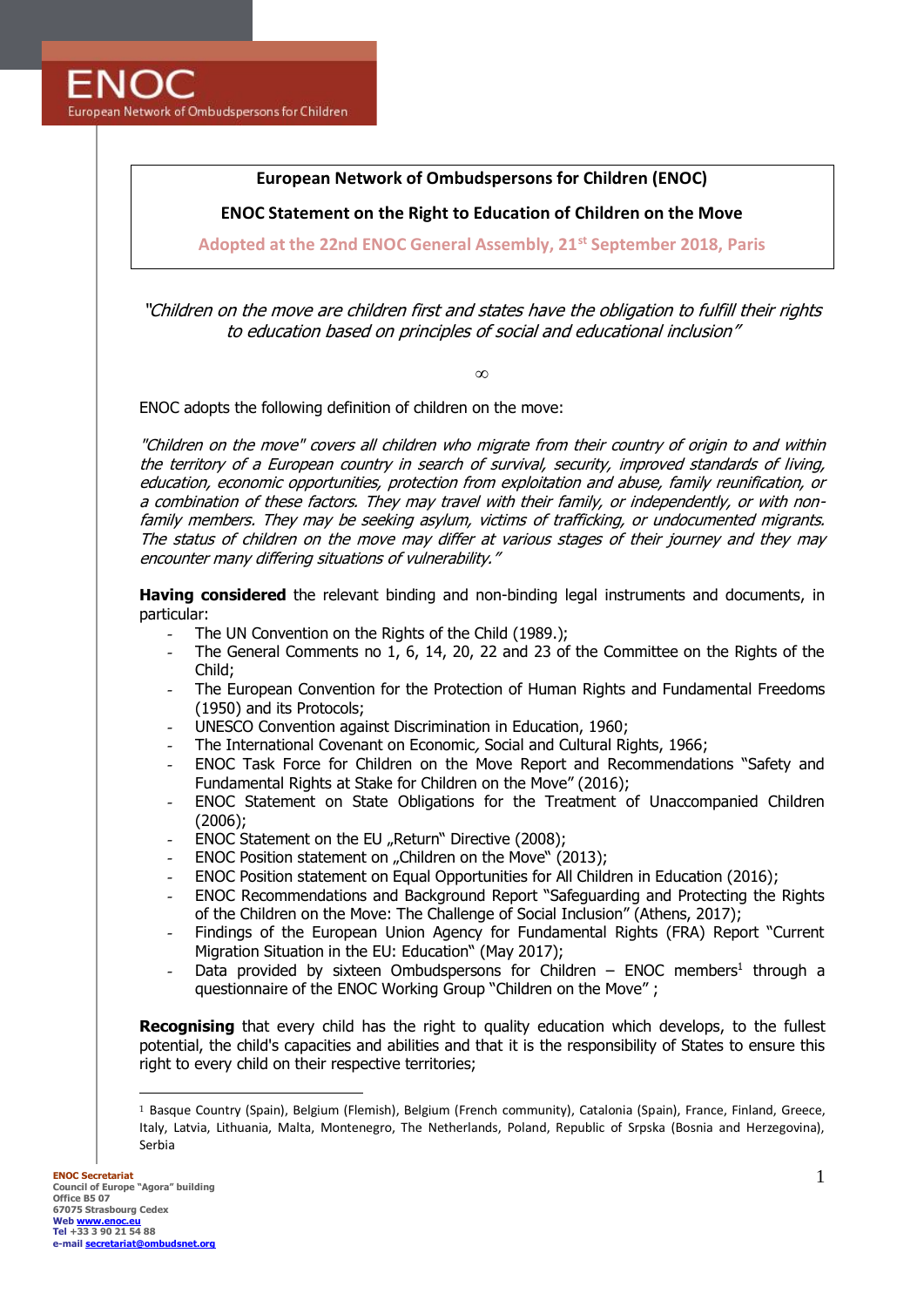**ENOC calls States, national, regional and international authorities, bodies, organizations, and decision-makers to make further efforts to establish full accessibility of education based on principles of social and educational inclusion, to every child on the move and on all levels of education within the national mainstream education system.**

**\*\*\***

Over a million refugees and migrants entered the territory of Europe in 2015, the number increased by 500,000 in 2016 and 2017<sup>2</sup>. Of the total number of asylum seekers in Europe, 30% are children; of this number, over 40% are girls<sup>3</sup>. In 2017, asylum was granted to 191.117 children-asylum seekers, out of 303.360 (63%). The remaining requests (37%) were rejected. 52% of children were granted refugee status, 37% subsidiary protection, and 11% humanitarian status<sup>4</sup>. Although the number of entries to the territory of Europe is significantly lower than in previous years, in 2018 tens of thousands of entries have been recorded<sup>5</sup>, of which there are many children.

Out of 3.4 million Syrian refugees in Turkey, 33% are illiterate, and a further 13% are not going to school but learn to write and read on their own<sup>6</sup>. 37% of Syrian children are "out of the education system", while 63% are schooled either within Temporary Training centres (TTC), public schools or open schools<sup>7</sup>. This is an improvement when comparing to previous years<sup>8</sup>.

Comparing to the previous years, access of children on the move to education in Europe has improved in 2017, primarily in: shortening the waiting time for enrolment in the educational process, number of children enrolled in schools; and greater inclusion of children in education at the first reception stage<sup>9</sup>.

However, the inclusion of children on the move in education is still incomplete. In some parts of certain European countries, in 2016 and 2017, asylum seekers and refugees had no access to the formal education system<sup>10</sup>. Currently, early childhood education for children on the move is compulsory in a small number of countries (exception are preparatory classes)  $^{11}$ . This form of education is not sufficiently available to children on the move<sup>12</sup>, even though early childhood

<sup>12</sup> In some States, children have to wait for several months before enrolling in early childhood education. In other States, there is an insufficient number of facilities for this kind of education; while, some States (mostly transit) don't even have

<sup>2</sup> [https://reliefweb.int/sites/reliefweb.int/files/resources/61936.pdf,](https://reliefweb.int/sites/reliefweb.int/files/resources/61936.pdf) accessed 08.09.2018.

<sup>3</sup> <https://www.unicef.org/eca/what-we-do/emergencies/latest-statistics-and-graphics-refugee-and-migrant-children> , accessed 08.09.2018.

<sup>4</sup> [https://www.unicef.org/eca/what-we-do/emergencies/latest-statistics-and-graphics-refugee-and-migrant-children,](https://www.unicef.org/eca/what-we-do/emergencies/latest-statistics-and-graphics-refugee-and-migrant-children)  accessed 08.09.2018.

<sup>&</sup>lt;sup>5</sup> 46,407 sea arrivals recorded up to July 5<sup>th</sup>. Source: UNHCR,

[http://data2.unhcr.org/en/situations/mediterranean#\\_ga=2.104875905.322274210.1530786472-](http://data2.unhcr.org/en/situations/mediterranean#_ga=2.104875905.322274210.1530786472-499977447.1509968703) [499977447.1509968703](http://data2.unhcr.org/en/situations/mediterranean#_ga=2.104875905.322274210.1530786472-499977447.1509968703) , accessed 08.09.2018.

<sup>&</sup>lt;sup>6</sup> "Syrians in Turkey", Special report, The ombudsman institution in Turkey, Ankara 2018, p. 70

 $7$  "Syrians in Turkey", Special report, The ombudsman institution in Turkey, Ankara 2018, p. 74

<sup>8</sup> In 2014/2015 only 30% of children were enrolled in education; in 2015/2016 – 37%; in 2016/2017 – 56%. Source:

<sup>&</sup>quot;Syrians in Turkey", Special report, The ombudsman institution in Turkey, Ankara 2018, p. 76

<sup>9</sup> Information provided by 16 ombudspersons – members of ENOC show improvement in children on the move education comparing to previous period (up to 2015) which is included in the ENOC Task Force for Children on the Move Report and Recommendations "Safety and Fundamental Rights at Stake for Children on the Move" (2016)

<sup>10</sup> Germany, Greece, Hungary. Source: "Current migration situation in the EU: Education", European Union Agency for Fundamental Rights, May 2017, <http://fra.europa.eu/en/publication/2017/current-migration-situation-eu-education> accessed 08.09.2018.

 $11$  For example, children on the move are compulsory enrolled to early childhood education in France, Catalonia (Spain) and Greece. Source: Information provided by 16 ombudspersons – members of ENOC who responded to the WG Children on the Move questionnaire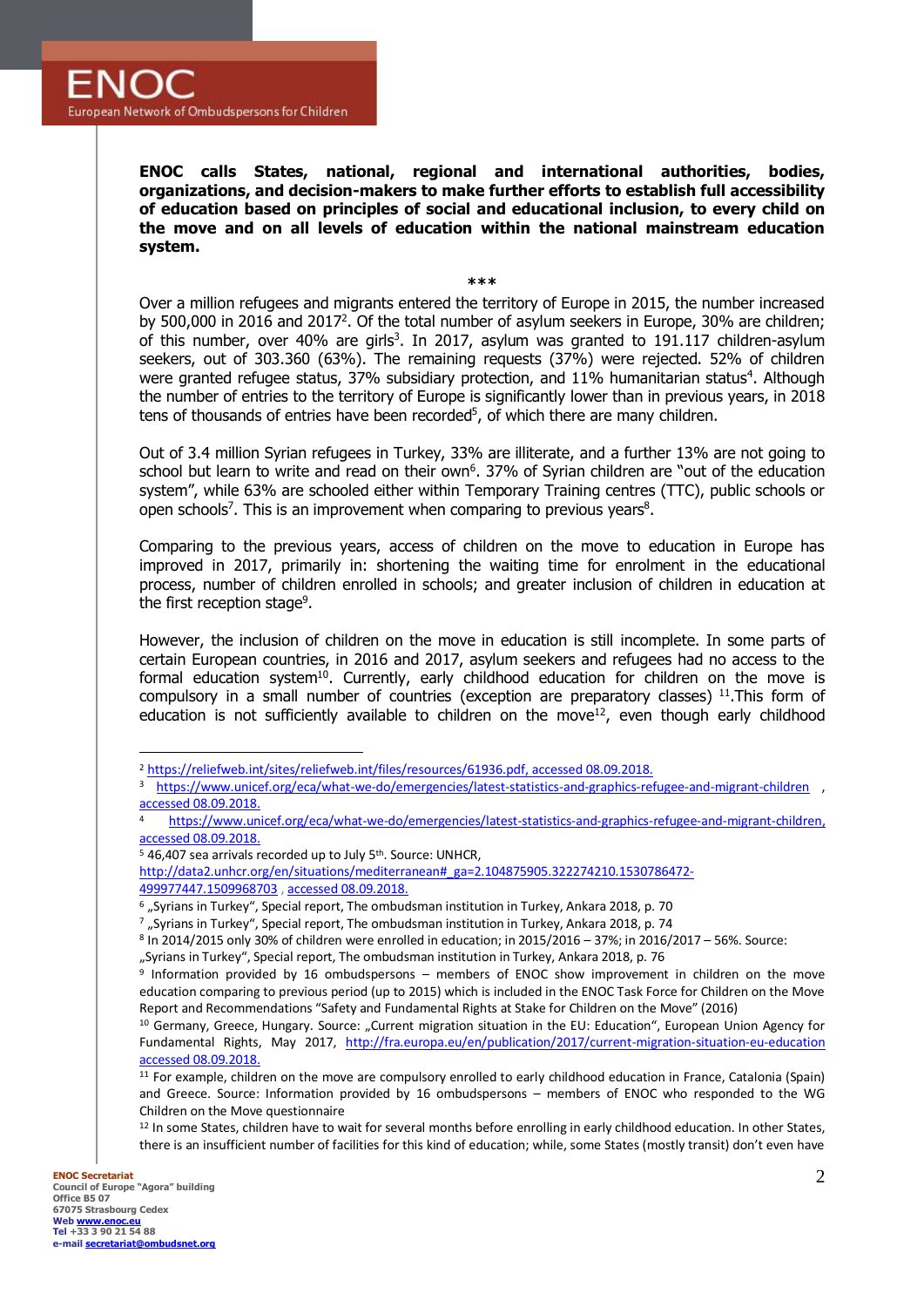

education is one of the most effective measures to prevent early school leaving and creates great potential for later success in school. Elementary school children are more involved in the educational process, due to the obligatory character of elementary education, but the coverage is still not complete. This is particularly the case in transit countries<sup>13</sup> and in the case of children who are in immigration detention<sup>14</sup>. Although there are countries which compulsorily include children on the move in secondary education<sup>15</sup>, in most cases there is no obligation to enrol children on the move in secondary school, which is one of the factors that lead to a reduced number of children on the move covered by secondary education, especially vocational training<sup>16</sup>.

Although enrolment of children on the move in the educational system is faster than in the previous period<sup>17</sup>, the waiting time for enrolment has still not been shortened, on average it is between one to three months<sup>18</sup>. On the other hand, some countries<sup>19</sup> established models of enrolment of children on the move into education immediately upon arrival in the host country or in the short term. However, education is not provided in detention centres, which still exist in some countries.

Children on the move are enrolled in the regular education system mostly in the following ways: through regular groups and classes in mainstream education institutions with additional support for

information that children on the move are or can be enrolled in the early childhood education. Source: "Current migration situation in the EU: Education", European Union Agency for Fundamental Rights, May 2017, <http://fra.europa.eu/en/publication/2017/current-migration-situation-eu-education> (accessed 08.09.2018.); Information provided by 16 ombudspersons – members of ENOC who responded to the WG Children on the Move questionnaire

13 For example, in Serbia in 2017/2018 school year 657 children on the move have been enrolled in schools (due to the fact that Serbia is transit country this number is not permanent), which is around 50% of total number of children on the move in Serbia (1444 in December 2017). Source: Information provided by 16 ombudspersons – members of ENOC who responded to the WG Children on the Move questionnaire;, "Latest statistics and graphics on refugee and migrant children", UNICEF, [https://www.unicef.org/eca/what-we-do/emergencies/latest-statistics-and-graphics-refugee-and](https://www.unicef.org/eca/what-we-do/emergencies/latest-statistics-and-graphics-refugee-and-migrant-children)[migrant-children](https://www.unicef.org/eca/what-we-do/emergencies/latest-statistics-and-graphics-refugee-and-migrant-children) **accessed 08.09.2018.**

<sup>14</sup> On the other hand, in the Netherlands, Poland and Slovakia education is accessible to children on the move in immigration detention regardless of the length of children's stay. Source: "Current migration situation in the EU: Education", European Union Agency for Fundamental Rights, May 2017, <http://fra.europa.eu/en/publication/2017/current-migration-situation-eu-education> (accessed 08.09.2018.); Information provided by 16 ombudspersons – members of ENOC who responded to the WG Children on the Move questionnaire

<sup>15</sup> Basque Country (Spain), Belgium, Catalonia (Spain), France, Greece, Italy, , Lithuania, the Netherlands, Poland. Source: Information provided by 16 ombudspersons – members of ENOC who responded to the WG Children on the Move questionnaire

<sup>16</sup> For example, in Poland children on the move consist 0,016% of total number of children enrolled in vocational training. Source: "Current migration situation in the EU: Education", European Union Agency for Fundamental Rights, May 2017[, http://fra.europa.eu/en/publication/2017/current-migration-situation-eu-education](http://fra.europa.eu/en/publication/2017/current-migration-situation-eu-education) accessed 08.09.2018.

<sup>17</sup> Unlike in 2016, when in some countries enrolment of children on the move in education was delayed for several months, children on the move now get into elementary education within a period between one and three months, and the classes are organized in the first stage reception centres. (Source: "Monthly data collection on the current migration situation in the EU - July 2016 monthly report", FRA, [http://fra.europa.eu/sites/default/files/fra\\_uploads/fra-july-2016](http://fra.europa.eu/sites/default/files/fra_uploads/fra-july-2016-monthly-migration-report-local-communities_en.pdf) [monthly-migration-report-local-communities\\_en.pdf](http://fra.europa.eu/sites/default/files/fra_uploads/fra-july-2016-monthly-migration-report-local-communities_en.pdf) (accessed 08.09.2018.); Information provided by 16 ombudspersons – members of ENOC who responded to the WG Children on the Move questionnaire

18 even nine months in Germany. Source: "Current migration situation in the EU: Education", European Union Agency for Fundamental Rights, May 2017, <http://fra.europa.eu/en/publication/2017/current-migration-situation-eu-education> (accessed 08.09.2018); Information provided by 16 ombudspersons – members of ENOC who responded to the WG Children on the Move questionnaire

<sup>19</sup> Children on the move are enrolled in education immediately upon arrival in Italy, Malta and Spain and in two weeks time in Lithuania and partially in Austria (in Vienna). Source: "Current migration situation in the EU: Education", European Union Agency for Fundamental Rights, May 2017, [http://fra.europa.eu/en/publication/2017/current](http://fra.europa.eu/en/publication/2017/current-migration-situation-eu-education)[migration-situation-eu-education](http://fra.europa.eu/en/publication/2017/current-migration-situation-eu-education) (accessed 08.09.2018.); Information provided by 16 ombudspersons – members of ENOC who responded to the WG Children on the Move questionnaire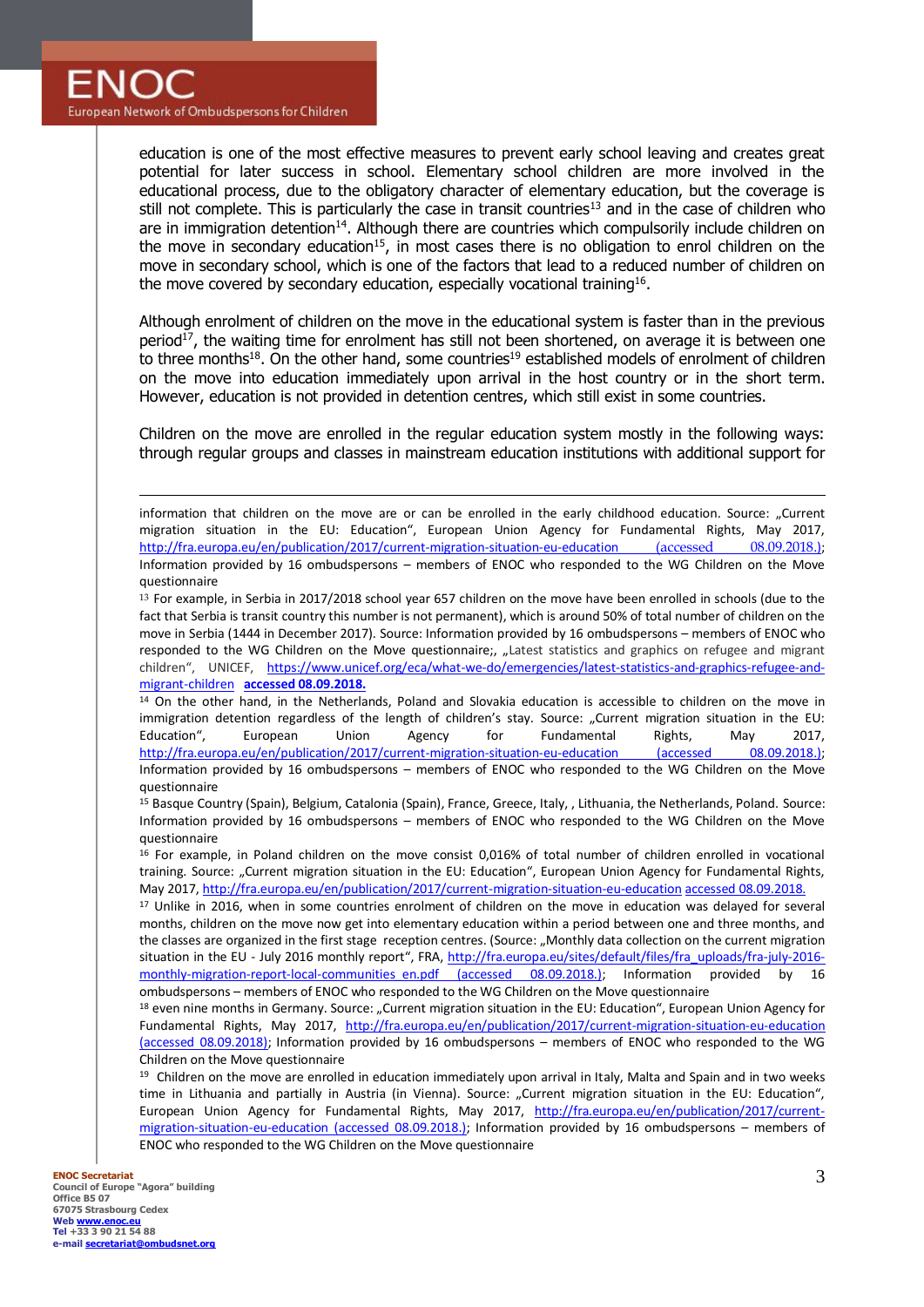language learning<sup>20</sup>; through special classes and groups for a period of one, even two school years<sup>21</sup>; through the organization of education within reception and other centres where children on the move are placed<sup>22</sup>. The child's access to education should be based on thorough assessment of child's best interests, through enrolment in education as soon as possible, preferably in regular institutions and classes, with support services and an individual plan for education. Individual plans for education should ensure: overcoming stress, bridging the language barrier, preservation of national and cultural identity, engaging in a peer groups, achieving academic knowledge in accordance with the child's capacities and learning the skills needed to navigate in a sensitive situation which children on the move face.

Educational systems are predominantly oriented towards raising academic knowledge of children and often insufficiently flexible in selecting methods for achieving this goal<sup>23</sup>. This is one of the reasons why the language barrier, the level of academic knowledge of children on the move, the expectation of leaving the host country, placement of children in certain forms of reception and other centres, stress and trauma, are seen as obstacles to education**.** Education of children on the move that will not seek exclusively or predominantly academic progress, but the maximum individual progress of the particular child in all aspects, including socialization and integration of the child into peer groups, can ensure the involvement of every child on the move at **every** level of the educational process. School can be the environment where children on the move feel safe and secure, adjust to a regular life rhythm and can simultaneously enjoy learning and playing, according to their age needs. An individual education plan, based on a quality assessment of the child's strengths, potentials and specific educational and other needs, as well as quality and objective assessment of all obstacles, will enable every child on the move to acquire the level of academic education that is adapted to his/her capacities, while maximizing integration and socialization. Therefore, specialised learning materials, diversified teaching methods and specially trained teachers are needed.

Support services in the education of children on the move often depend on financial forms of assistance, host country language classes and certain activities aimed at preserving the cultural and national identity and overcoming stress/psychological support. Activities that contribute to the inclusion of children on the move in the community, in which they live, such as connecting with peers and peer groups, participation in sports, cultural, art and other activities which nurture, promote and learn positive values are mostly organized by civil society organizations and most often are of limited duration<sup>24</sup>.

As children's rights are interdependent, different elements of a child's life that are not directly related to the right to education may have a great impact on a child's effective enjoyment of the right to education. Changes of the legal status of children on the move and resettlements (including leaving the host country) may lead to a termination of child education and early dropout. Educational systems do not have information about the child's previous education and a system of

[http://fra.europa.eu/en/publication/2017/current-migration-situation-eu-education,](http://fra.europa.eu/en/publication/2017/current-migration-situation-eu-education) accessed 08.09.2018.

 $\overline{a}$ <sup>20</sup> Austria, Greece, Italy, Poland, Serbia, Spain, Sweden

<sup>&</sup>lt;sup>21</sup> For example, Denmark, Finland, Greece, The Netherlands. Source: "Current migration situation in the EU: Education", European Union Agency for Fundamental Rights, May 2017, [http://fra.europa.eu/en/publication/2017/current](http://fra.europa.eu/en/publication/2017/current-migration-situation-eu-education)[migration-situation-eu-education](http://fra.europa.eu/en/publication/2017/current-migration-situation-eu-education) (accessed 08.09.2018)

<sup>&</sup>lt;sup>22</sup> In some countries (like in Greece) this happens only for kindergartens / schools for the very young ages

<sup>&</sup>lt;sup>23</sup> This approach is indicated by some challenges which are often pointed out, such as: difficulties in following the national teaching plan due to high turnover; language barriers; differences in education systems of the country of origin and country of destination or transit; demotivation of students; trauma; cultural barriers. Source: "Current migration situation in the EU: Education", European Union Agency for Fundamental Rights, May 2017

<sup>&</sup>lt;sup>24</sup> Non-governmental organizations organize some forms of informal or non-formal education, like art or other workshops, trainings etc. Source: Information provided by 16 ombudspersons – members of ENOC who responded to the WG Children on the Move questionnaire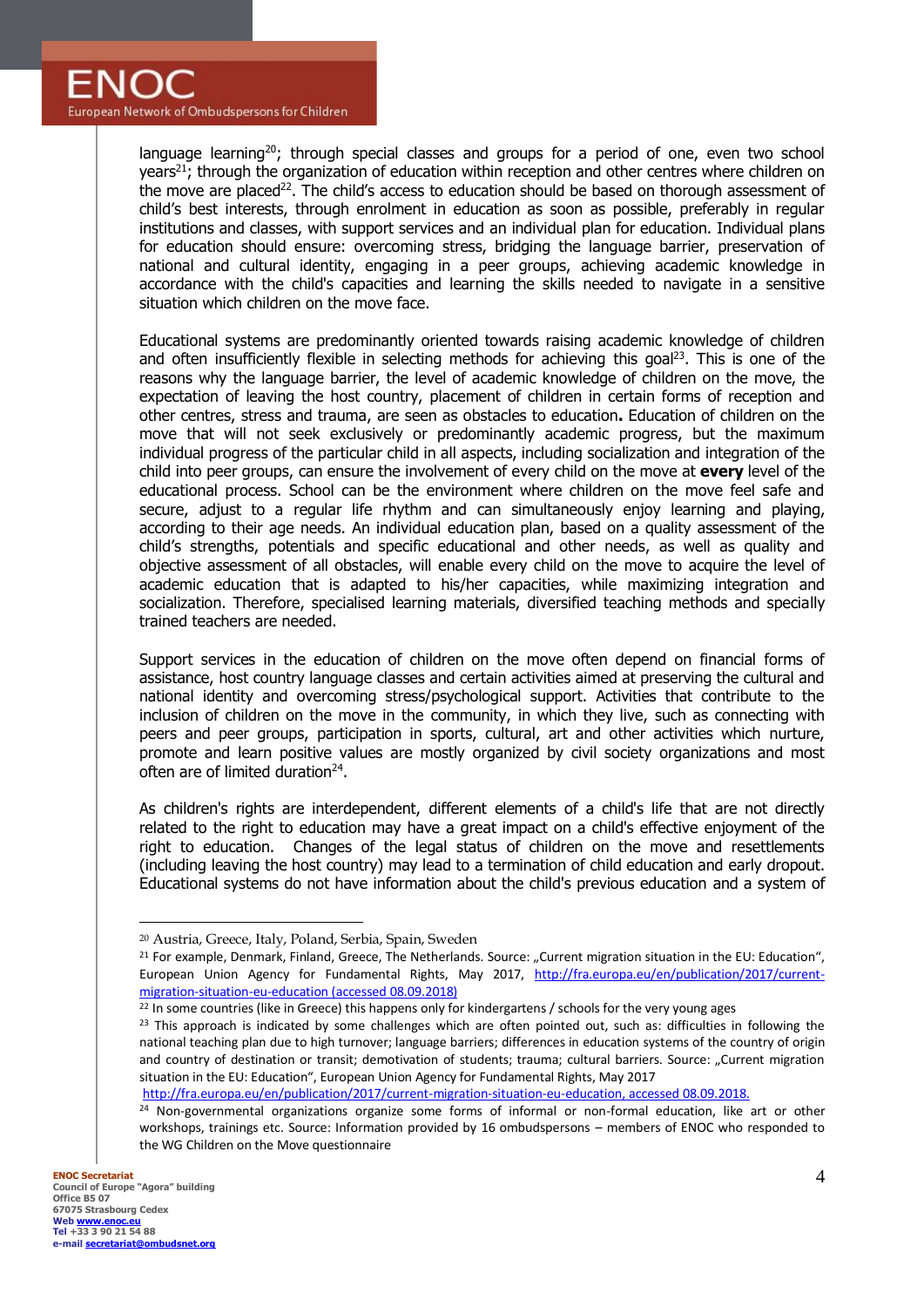monitoring and information exchange has not yet been established. Educational schemes that would allow for the continuation of the education, include measures against the termination of education based on or due to decisions regarding the legal status of the child in the host country, and foresee the development of a system of information sharing between the educational systems of the various countries through which children pass, would improve children's educational progress and reduce the number of dropouts. The system of sharing information would also contribute to the faster and more effective assessment of the child's situation and needs which would lead to more appropriate and more integrative educational plans.

Particular attention should be given to the enrolment of girls and children with disabilities in education. Those children are particularly at increased risk of additional multiple marginalisation. Currently, adequate support services for these children, aimed at inclusion in the educational process in a way that guarantees the full realization of their potential, are not fully developed<sup>25</sup>.

## **ENOC recommends:**

- **1. Enrolment of children on the move in mainstream preschool, elementary and secondary education (including vocational training) within one month upon arrival in the host country;**
- **2. Enrolment of children on the move in early childhood education and enrolment of children on the move above compulsory school age in secondary education and vocational training as much as possible. Enrolment should be based on the comprehensive assessment of the individual child's situation, needs and best interests, and followed by individual education plan and available support services;**
- **3. Enrolment of children on the move in regular groups and classes in the mainstream preschool, elementary and secondary education as soon as possible. Education in separated classes and groups and within reception and other centres should be provided only as an exception, if in the children's best interest and should be provisional pending inclusion in regular groups or classes. Illiteracy or lack of expected knowledge should not in any way become an obstacle for enrolling children in mainstream schools and regular classes but rather a reason for tailoring specific support measures;**
- **4. Ending all forms of immigration detention of children on the move. At the same time, as long as immigration detention of children exists and children are placed in such centres, it is crucial to provide enrolment of children in mainstream education;**
- **5. Conducting a comprehensive assessment of the child's situation and needs, which will be the basis for an individual and child-adjusted education plan. Assessment should be carried out interdisciplinary and participatory, and special attention should be given to girls and children with disabilities who need additional specific forms of support;**
- **6. The education plan must be in accordance with the best interests of every particular child on the move and must ensure the child's inclusion in the community, integration into peer groups and the acquisition of the necessary knowledge and skills in accordance with the child's capacities. The education plan should also be in line with the specific needs of the child, which differ depending on whether the child is in the country of transit or destination, what the legal status of the child is (asylum seeker, family reunification , denied asylum, etc.), whether he/she is separated or unaccompanied, whether relocation is expected;**

<sup>&</sup>lt;sup>25</sup> Source: "Current migration situation in the EU: Education", European Union Agency for Fundamental Rights, May 2017[, http://fra.europa.eu/en/publication/2017/current-migration-situation-eu-education,](http://fra.europa.eu/en/publication/2017/current-migration-situation-eu-education) accessed 08.09.2018.